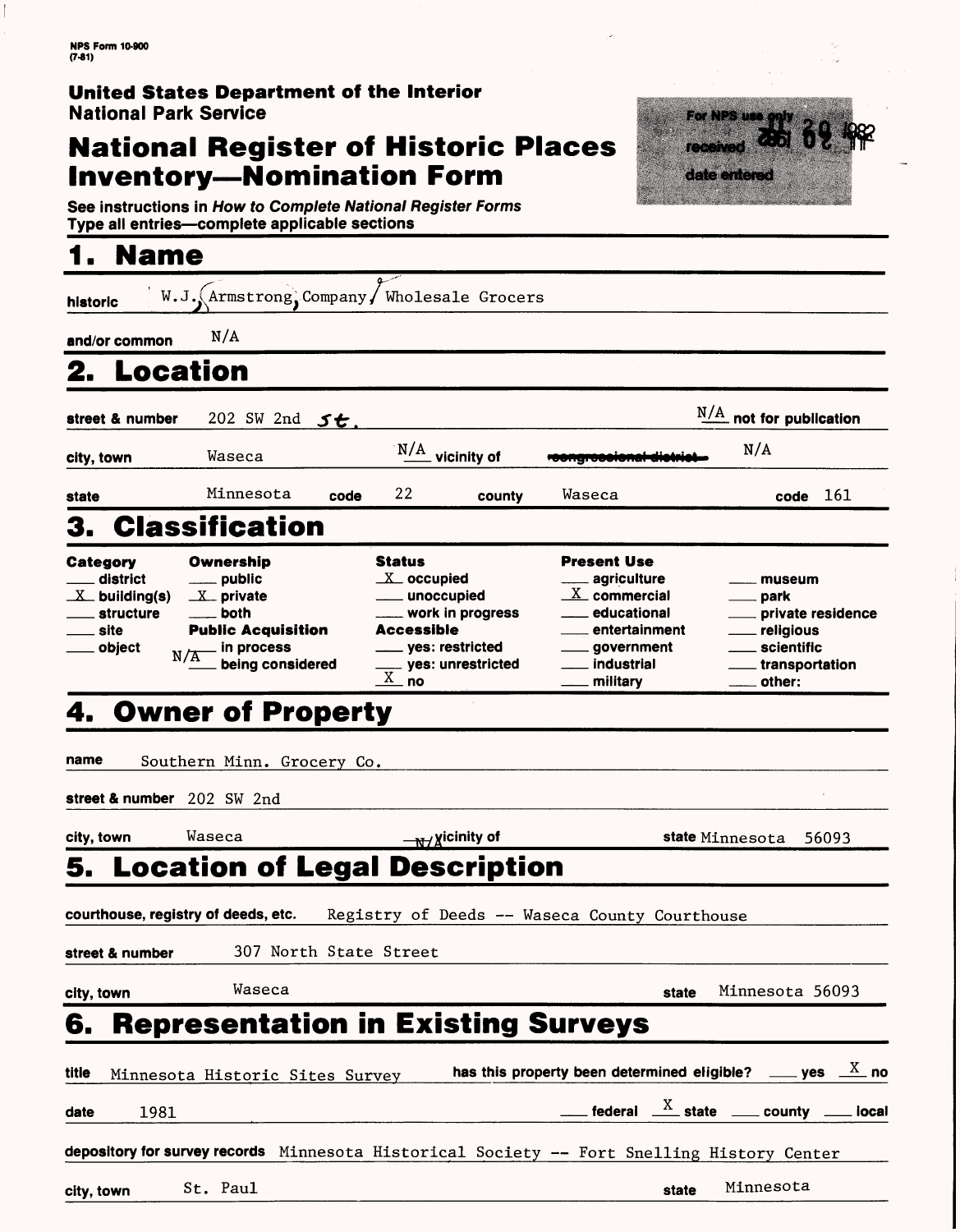## **7. Description**

| Condition      |  |
|----------------|--|
| ____ excellent |  |

 $\overline{X}$  good fair ruins

Check one  $\frac{X}{X}$  unaltered deteriorated altered unexposed

Check one  $\mathbb X$  original site moved date

#### **Describe the present and original (if known) physical appearance**

The W.J. Armstrong Co. Wholesale Grocer Building is situated on a rail siding adjacent to the Chicago & Northwestern main line, near the corner of Second Street S.W. and Second Avenue S.W. in Waseca. Today, the neighborhood is commercial, but at the time of construction (ca.1900), the surrounding neighborhood combined a mixture of residential and commercial structures, fulfilling the necessity for employees to live in close proximity to their place of work. The front lawn of the W.J. Armstrong building reflects this more residential era. In contrast, nearby businesses have paved or graveled lots.

The W.J. Armstrong Co. Wholesale Grocer is a rectangular three-story red brick warehouse. A smooth brick facade with some decorative brickwork near the roofline and brick corner quoins on a stone foundation make this a typical functional warehouse building.

A wide stone stair entry has double doors and side lights with separate transoms above each side light and door. An ornate brass door handle is notable. The windows have stone sills and brick flat arches. The second and third floors have brick keystones. On either side of the entry are three-part windows which echo the balanced arrangement of the door. Most of the remaining windows are double hung and evenly spaced on all sides of the building.

On the north and south sides, between the second and third floor windows is painted a sign on the brick, extending the full length of the building. The sign presently reads, "SOUTHERN MINNESOTA WHOLESALE GROCERY CO." Prior to 1938, the sign was inscribed with the original owner's name, W.J. Armstrong Co. Wholesale Grocers. The roof is flat.

The building retains complete exterior integrity. The interior has had some alterations, however, contains much of the original office furnishings, including a Mosler Safe Co. vault, metal grill cashier's window, clerk's desk, and golden oak woodwork.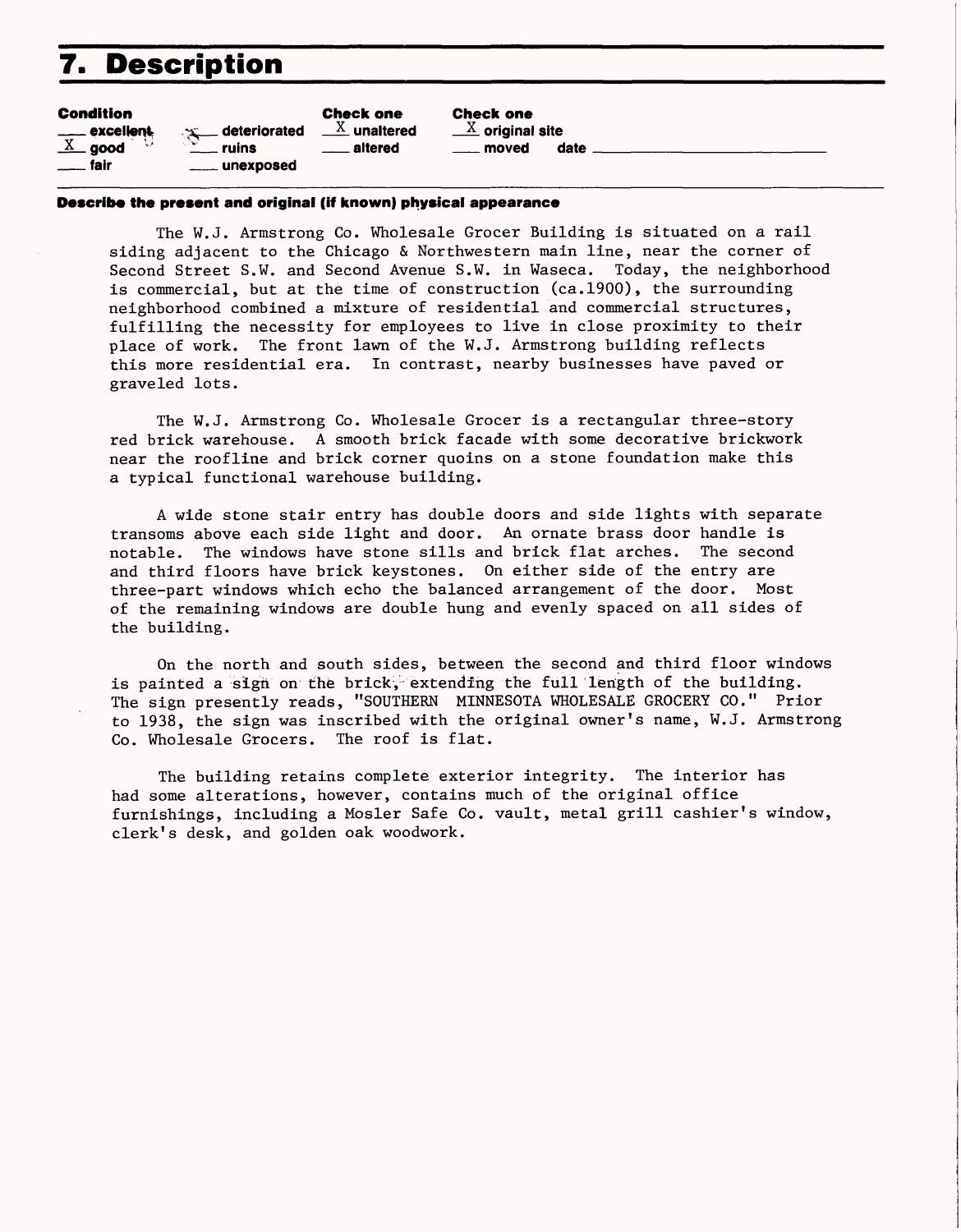### 8. Significance

| Period                                                                                                                                                | Areas of Significance-Check and justify below                                                                                                                         |                                                                                                                                                              |                                                                                                                                                       |                                                                                                                                                |
|-------------------------------------------------------------------------------------------------------------------------------------------------------|-----------------------------------------------------------------------------------------------------------------------------------------------------------------------|--------------------------------------------------------------------------------------------------------------------------------------------------------------|-------------------------------------------------------------------------------------------------------------------------------------------------------|------------------------------------------------------------------------------------------------------------------------------------------------|
| ____ prehistoric<br>$\frac{1}{2}$ 1400–1499<br>$\frac{1}{2}$ 1500-1599<br>$- 1600 - 1699$<br>$-1700 - 1799$<br>1800-1899<br>$\frac{1800-1}{x}$ 1900-1 | ___ archeology-prehistoric __ community planning<br>archeology-historic<br>___ agriculture<br>___ architecture<br>$\equiv$ art<br>$X$ commerce<br>____ communications | ____ conservation<br><u>__</u> economics<br>____ education<br>engineering<br>exploration/settlement ____ philosophy<br><u>_</u> __ industry<br>___ invention | Landscape architecture Languistic<br>$\equiv$ law<br><u>__</u> __ literature<br><u>_</u> __ military<br><u>_</u> __ music<br>____ politics/government | <u>__</u> science<br>____ sculpture<br>$\rule{1em}{0.15mm}$ social/<br>humanitarian<br>__ theater<br>$X$ transportation<br>___ other (specify) |
|                                                                                                                                                       |                                                                                                                                                                       |                                                                                                                                                              |                                                                                                                                                       |                                                                                                                                                |

#### **Specific dates** ca. 1900 **Builder/Architect** Unknown

#### **Statement of Significance (In one paragraph)**

After 1867 Waseca rapidly developed into a railroad center, attracting many businesses and industries which relied on proximity to the railroad tracks — the east/west route of the Winona & St. Peter Railroad (later the Chicago & Northwestern) and the north/south route of the Minneapolis & St. Louis Railroad (later the Chicago & Northwestern).

Among the rail-dependent businesses in Waseca was the W.J. Armstrong Company Wholesale Grocers, established around 1900 one-half block from the depot on the Chicago & Northwestern line. The Armstrong Company received and dispensed goods on its own side track.

Although trucks have superseded trains, the three-story brick structure still functions as a wholesale grocer under the name of Southern Minnesota Wholesale Grocer, with David Isker the owner since 1938.

The W.J. Armstrong Company Wholesale Grocer building is significant as the best preserved building and unaltered business representing an important historical link to the railroad and Waseca's development as a commercial and industrial center.

the second of the company of the second state of the second